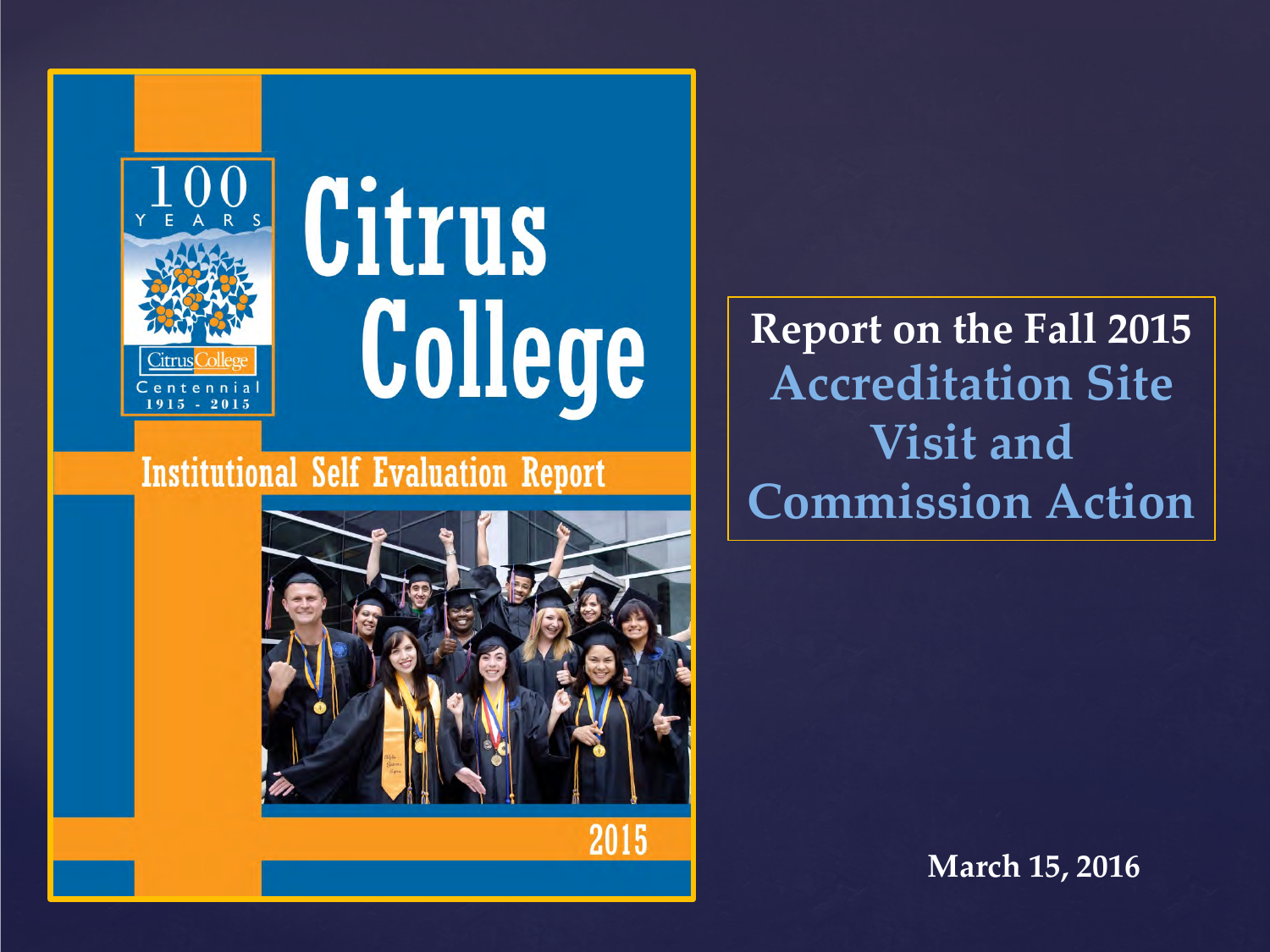# **Citrus College**

i



#### **Accreditation 2015 Brief Re-Cap**

**Accreditation Site Visit September 28 - October 1, 2015 Citrus College Comments on Team Report Draft December 3, 2015 Accrediting Commission Action January 6-8, 2016 Action Letter February 5, 2016**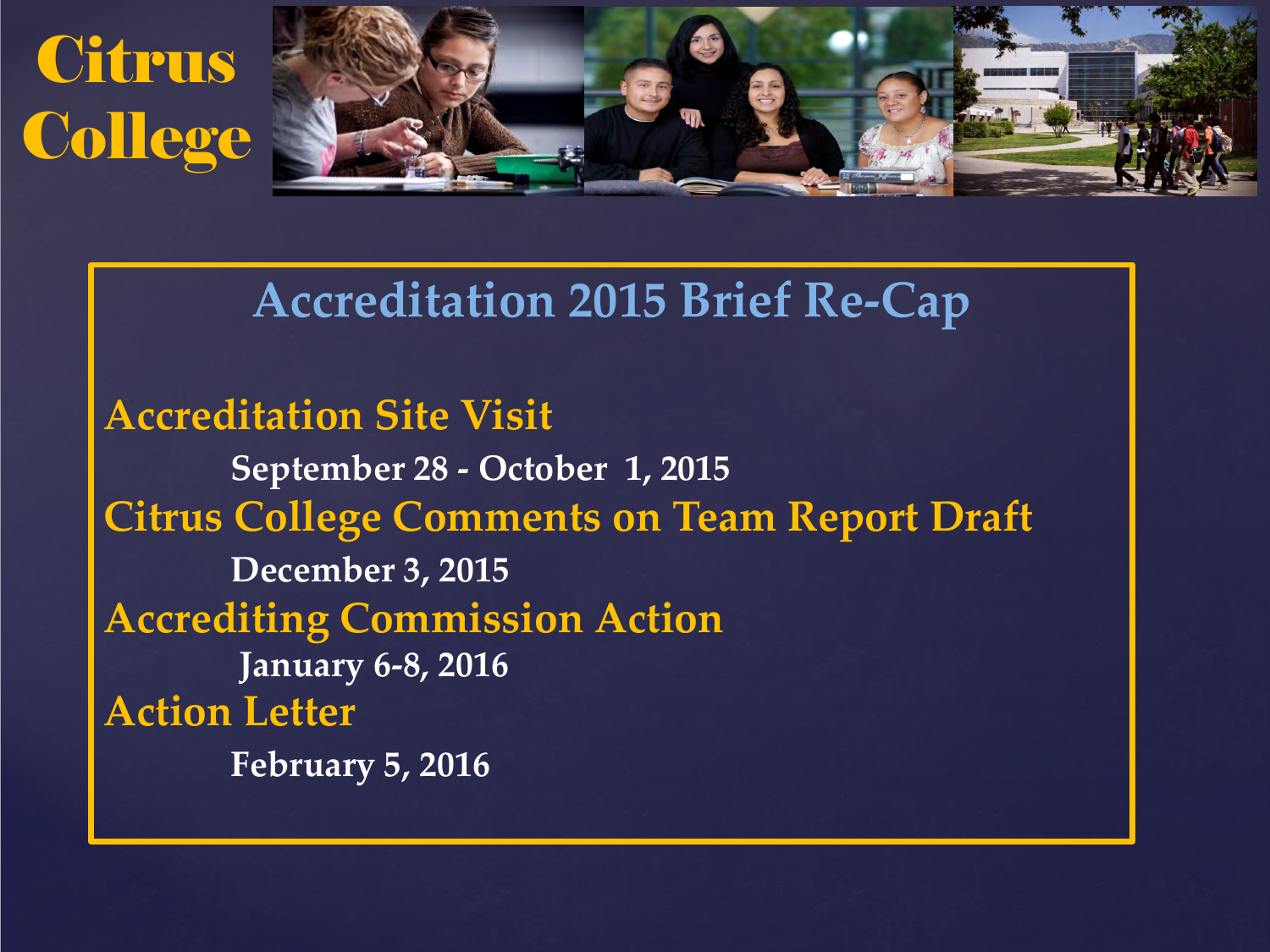



## **Commission Action:**

- **<sup>◆</sup> The Commission acted to reaffirm accreditation for eighteen months and to require a Follow-Up Report.\* \*Section III, Policy on Commission Actions on Institutions, July 2015**
- **☆ Reaffirmation of accreditation for eighteen months indicates that the institution is in substantial compliance with the Commission's Standards.**
- **Citrus College is required to submit its Follow-Up Report by March 15, 2017.**

**ACCJC action letter, February 8, 2016**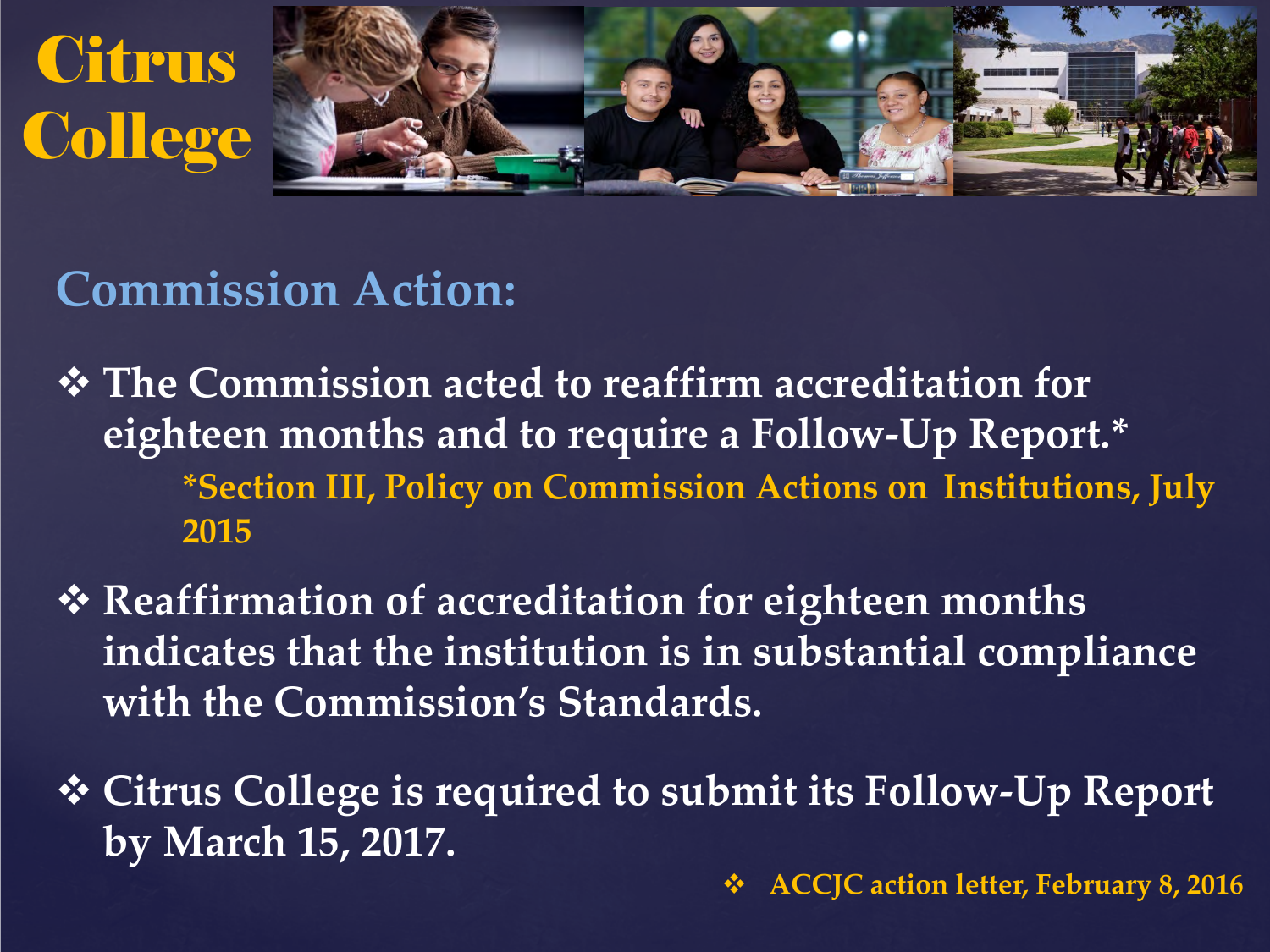



#### **Commission Findings**

**Institutional Effectiveness: "Citrus College is generally at a level of sustainable continuous quality improvement with respect to program review and to planning; with several exceptions it is at the level of proficiency in the assessment of student learning outcomes and perhaps on the verge of sustainable continuous quality improvement in the assessment of course, program, and certificate outcomes."**

**2015 Visiting Team Evaluation Report**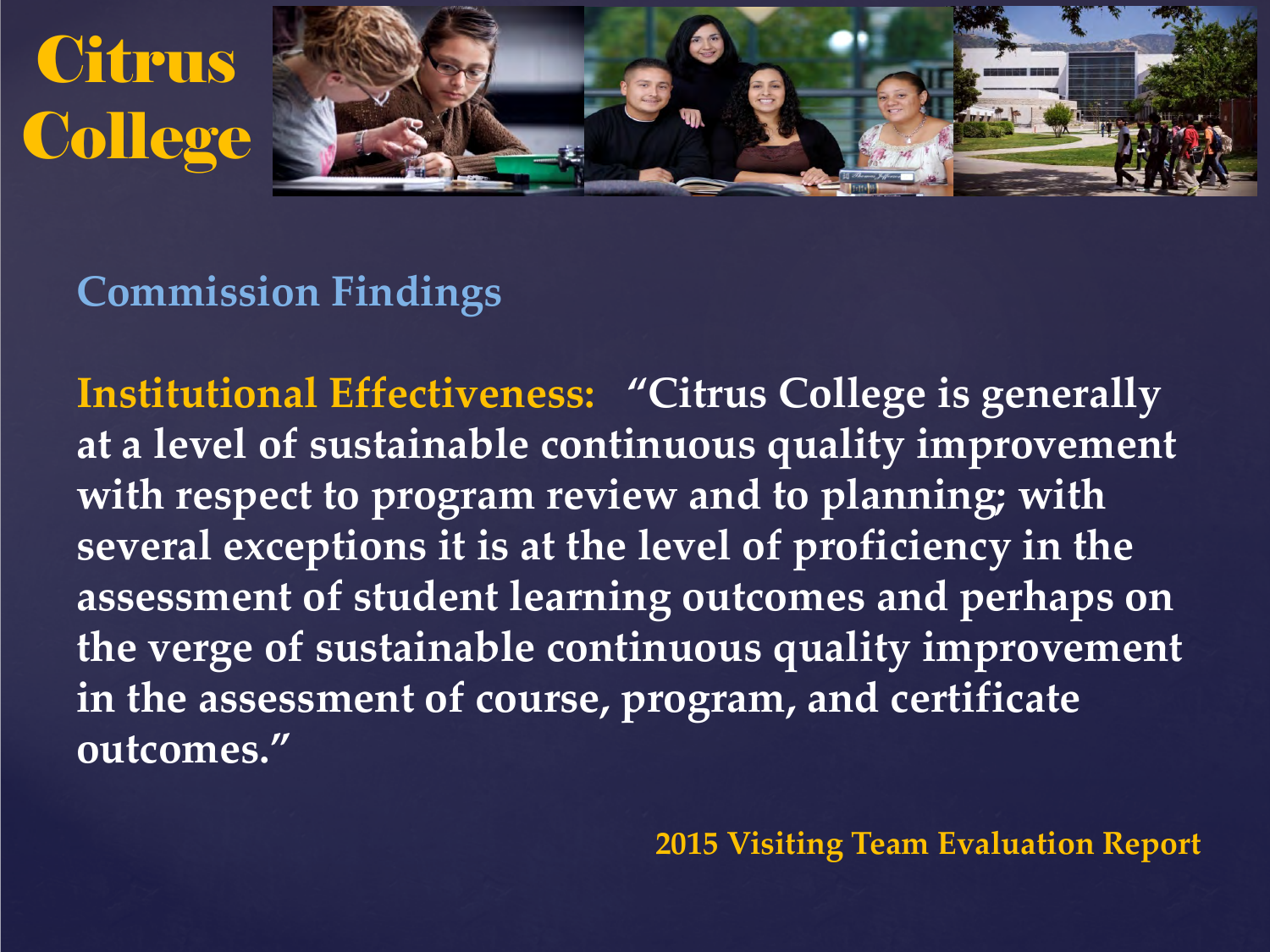



## **Six Commendations:**

**1. Data literacy is pervasive to college culture; it is organic and authentic. There is a high degree of empirical decision-making.**

**2. Student Services program review annual retreat and report are effective in assessing and ensuring continued quality improvement.**

**3. Library "LibGuides" support curriculum, showcase services, provide information competency instruction.**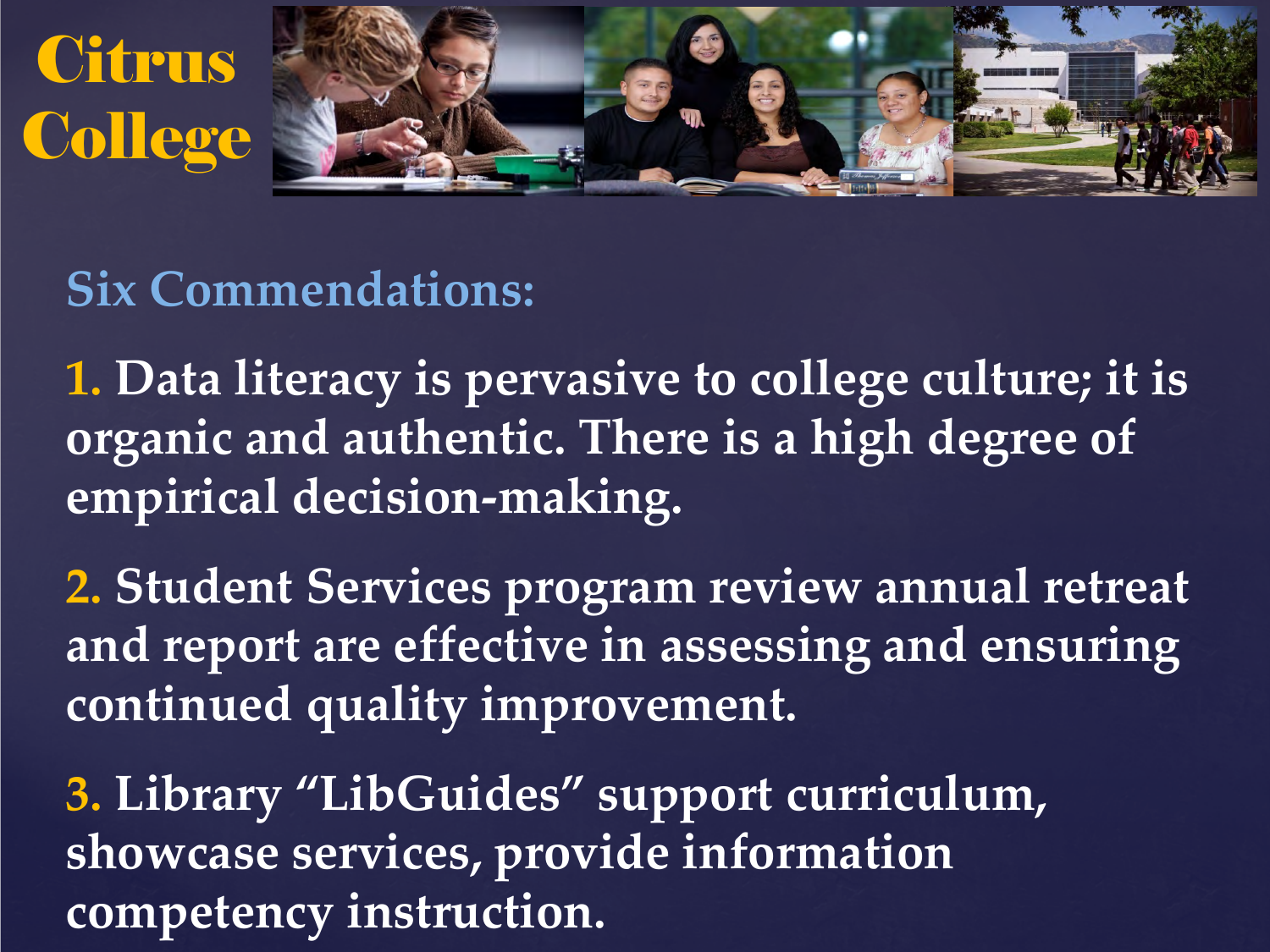



#### **Six Commendations:**

**4. College landscaping and grounds are attractive, well-maintained, sustainable. Staff takes great pride in their work.**

**5. College provides safe environment for students, staff, and faculty.** 

**6. College has considerable financial stability – including future liabilities, especially the Other Post-Employment Benefits.**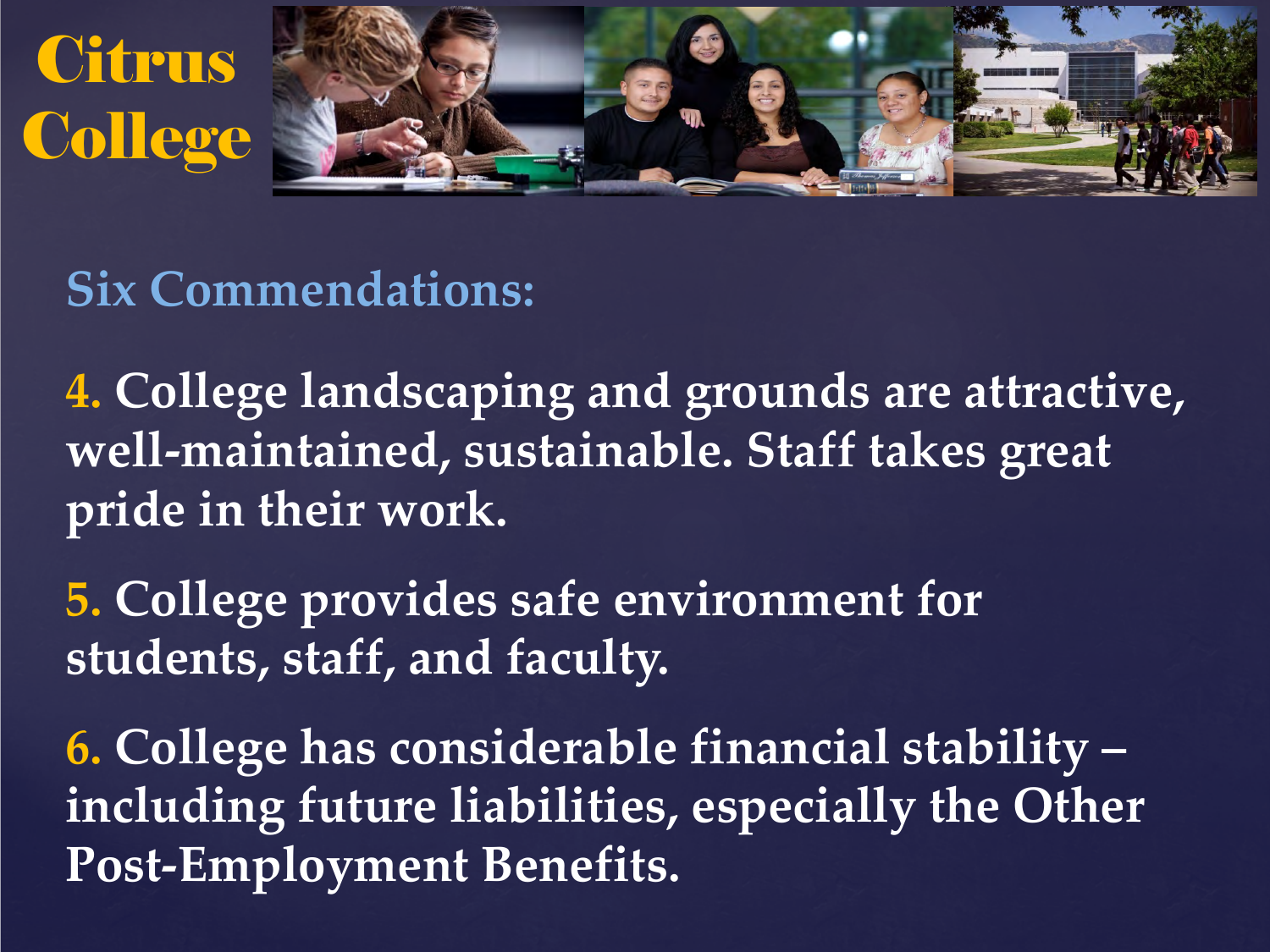



#### **Recommendation #1:**

**Integrity in Communications with the Public: "In order to meet the Eligibility Requirement and the Standard, and to comply with federal regulations, the team recommends the college include precise, accurate, and current information regarding grievance and complaint procedures and sexual harassment in its print or electronic catalog for its constituencies (ER 20, II.B.2.c)."**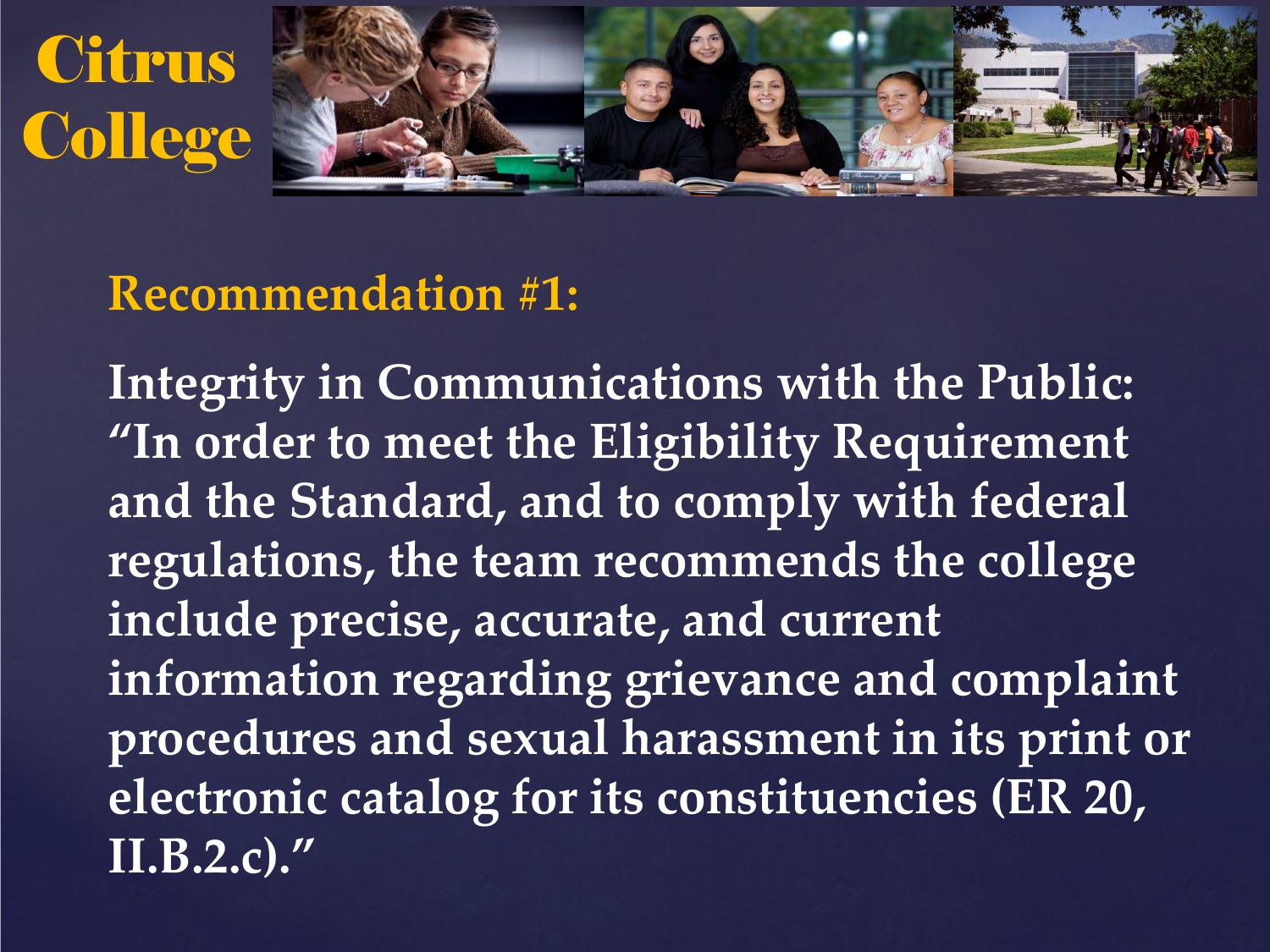



#### **Recommendation #2:**

**Integrity in its Relations with the Accrediting Commission:**

**"In order to meet the Eligibility Requirement and the Standards, the team recommends the college comply with Commission requests, directives, decisions and policies, and make complete, accurate, and honest disclosure (ER 21, I.A.3, I.B.3, IV.A.4)."**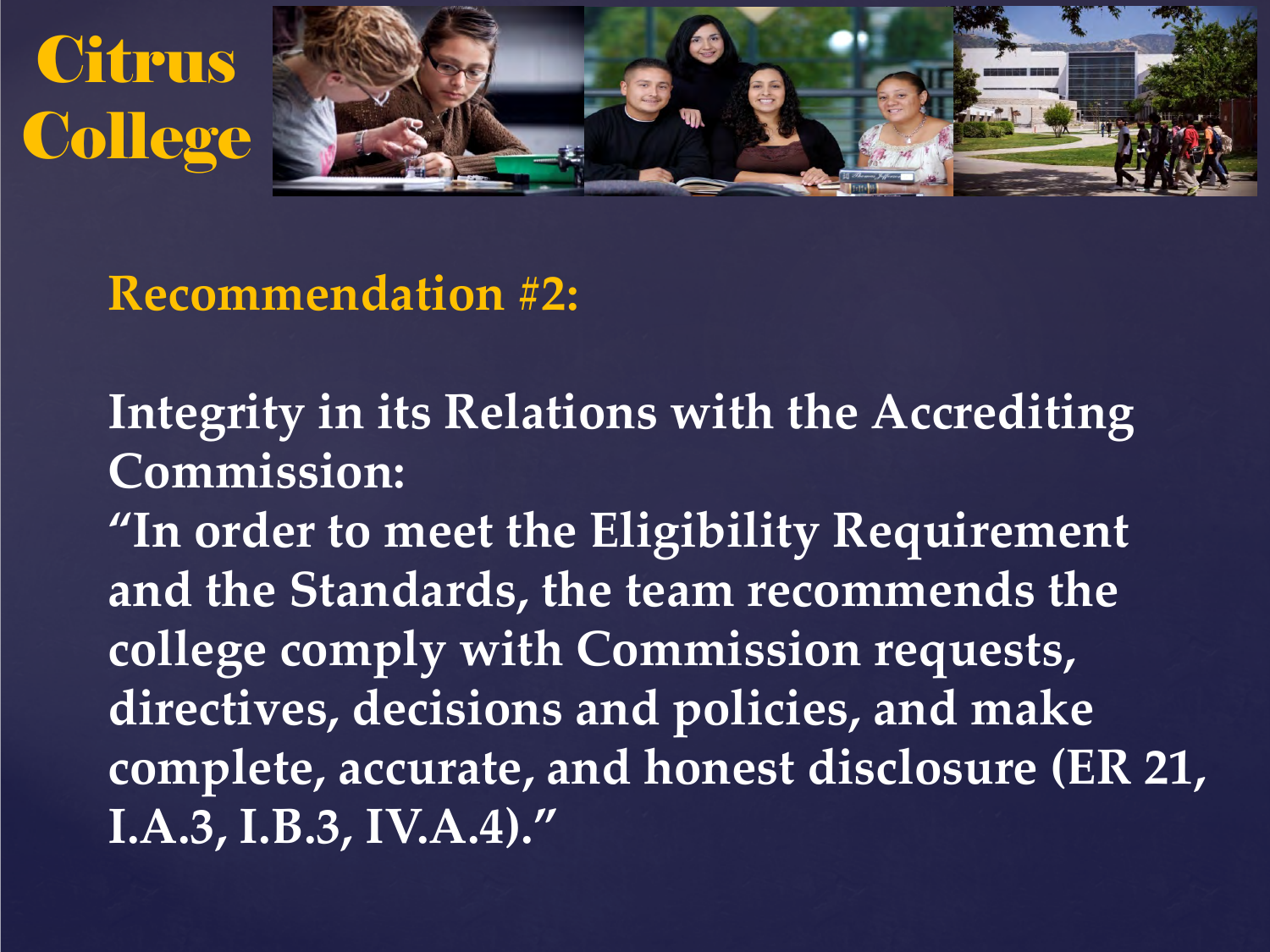



#### **Commission Concern 1:**

**"The Commission urges Citrus College to develop a different approach to its next report to the commission – one that provides for broader college input, more careful attention to presenting the factual evidence of the College's performance with respect to standards, and more careful review of the report before finalizing it."**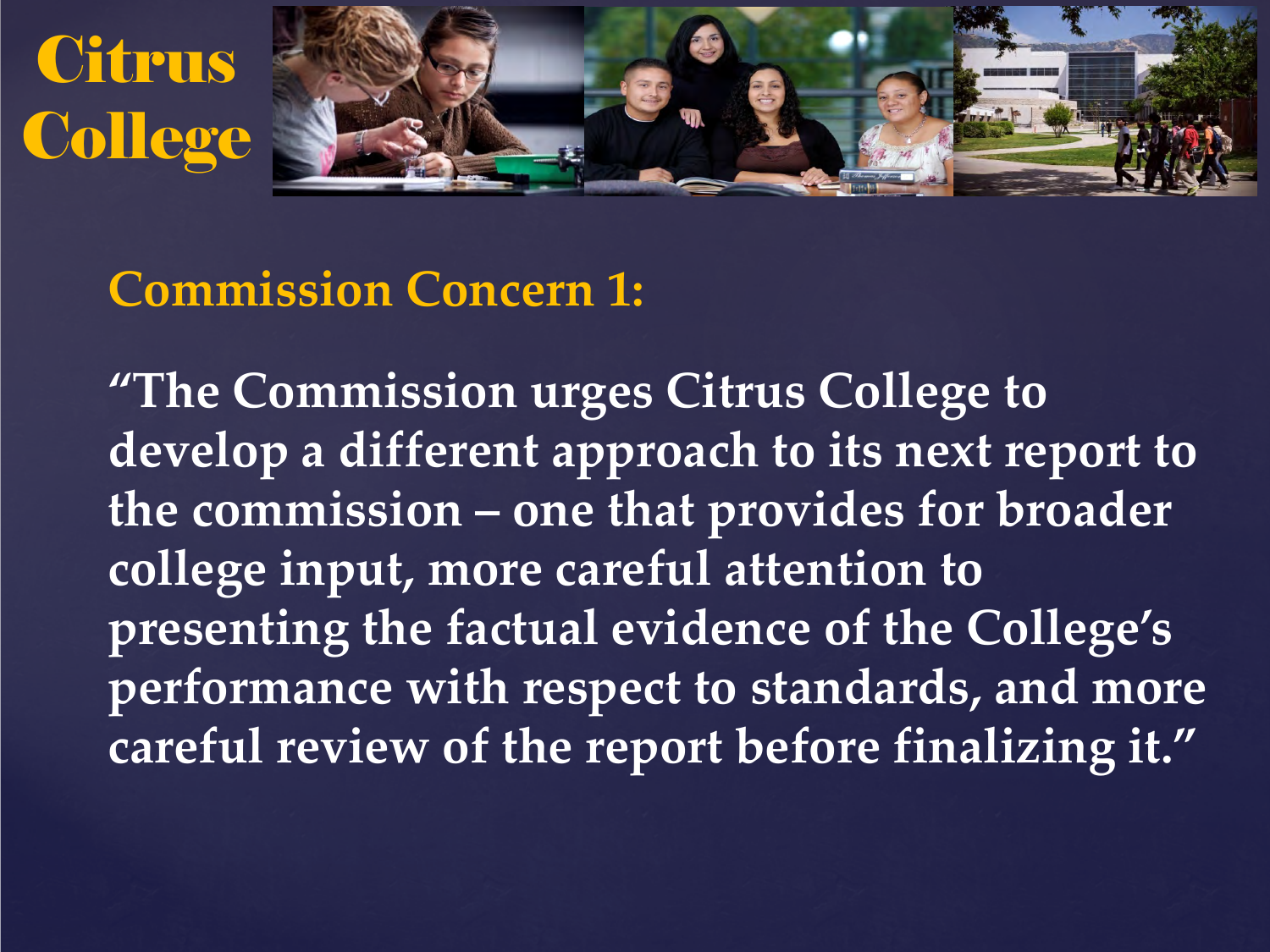



#### **Commission Concern 2:**

**"The Commission discussed the institution-set standards developed by Citrus College, and like the team, believes that they are set low. The College should review and consider setting those standards to a more rigorous level (Standard I.B.2\*)."**

**\* I.B.2 is a 2002 reference to standard I.B.3**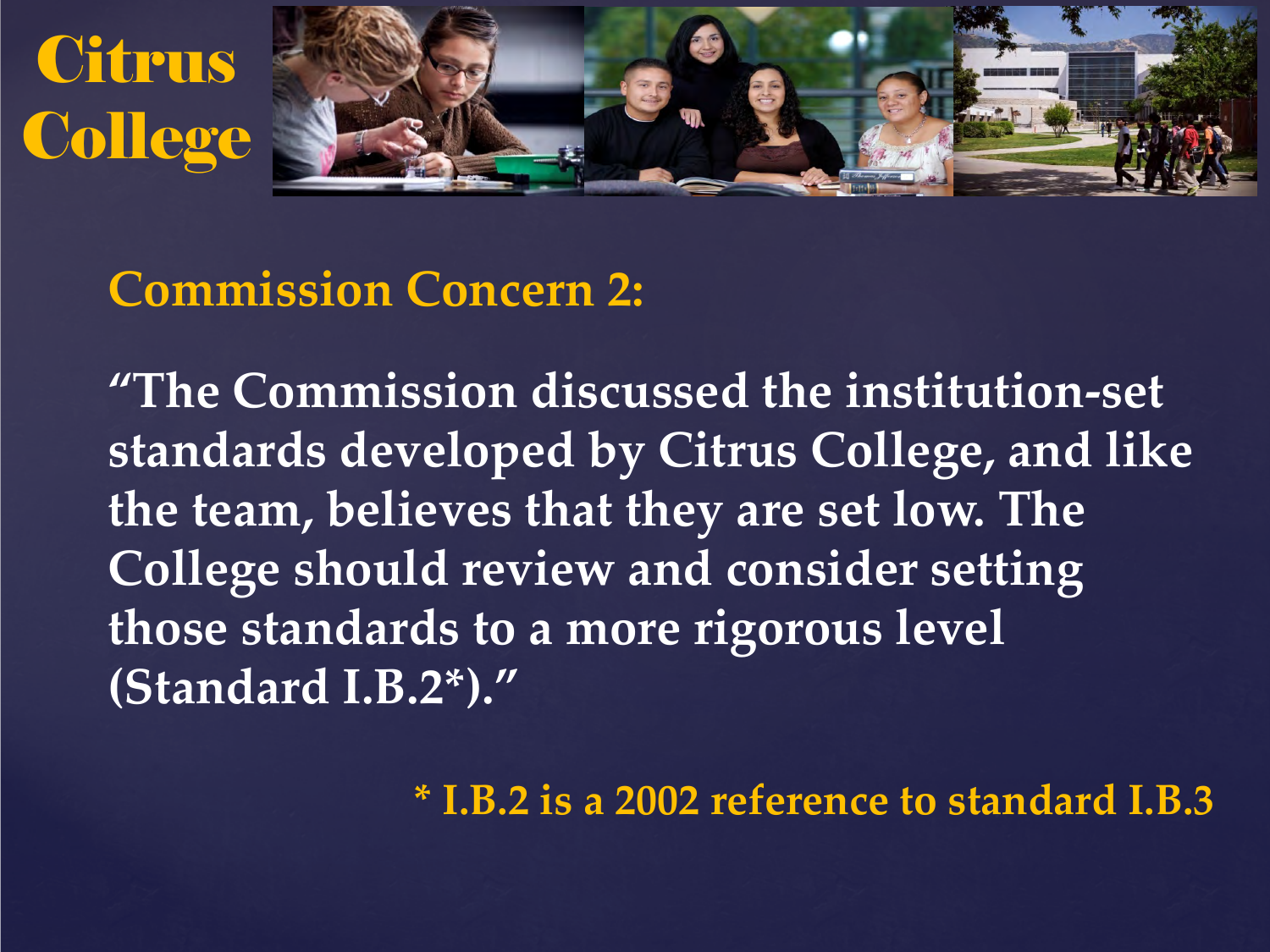



# Findings Comparison

#### **2009**

**Six** Recommendations with twenty citations **Four** Commendations **Five** Self-identified improvement plans

#### **2015**

**Two** Recommendations with six citations **Two** Commission concerns **Six** Commendations **Six** Self-identified improvement plans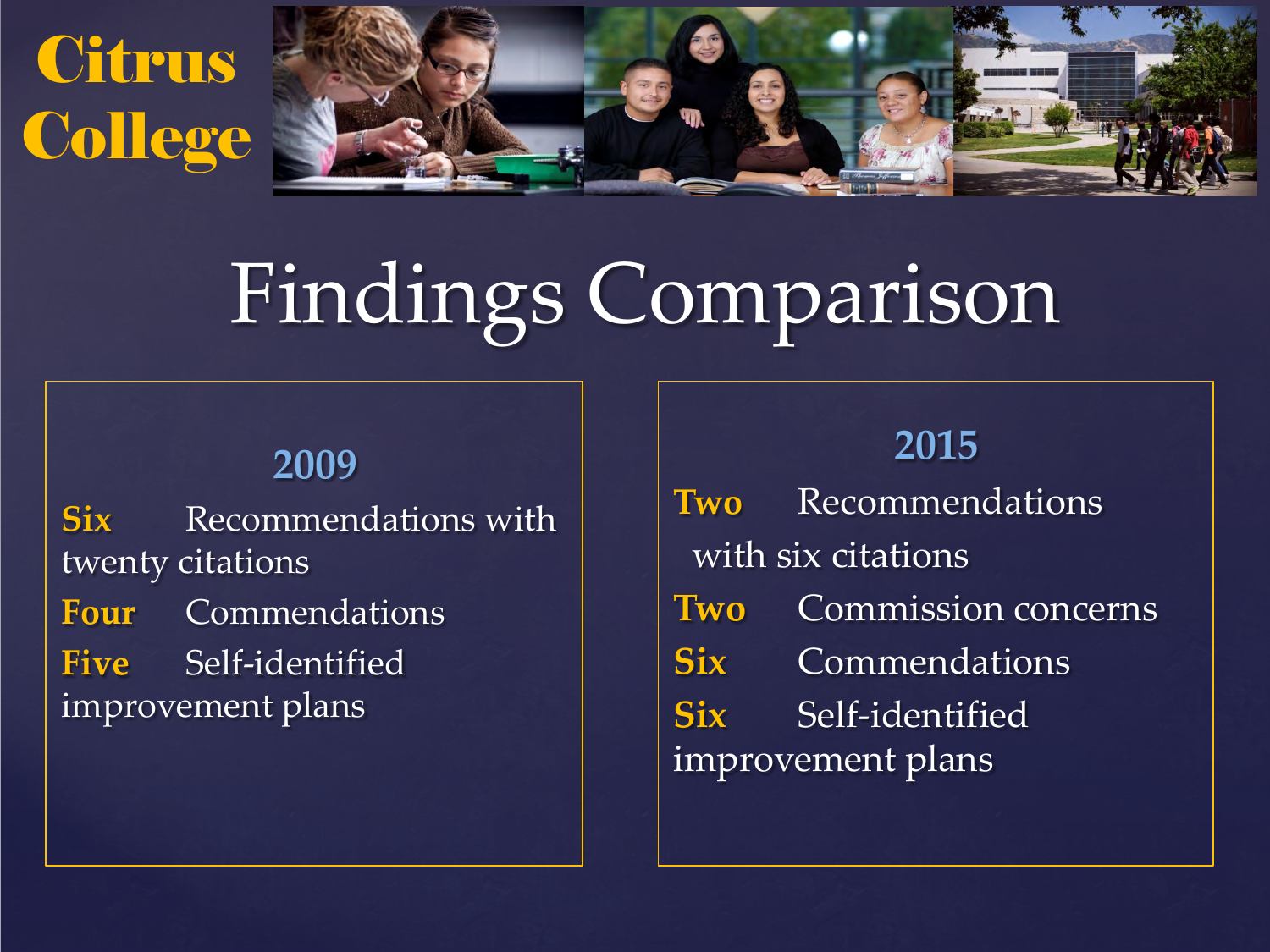



**Since team visit, we have...**

- o **Analyzed the team's findings**
- o **Responded to specific areas of concern in team report**
- o **Surveyed members of the college accreditation team**
- o **Met with college team to 'de-brief' on the action letter and team report**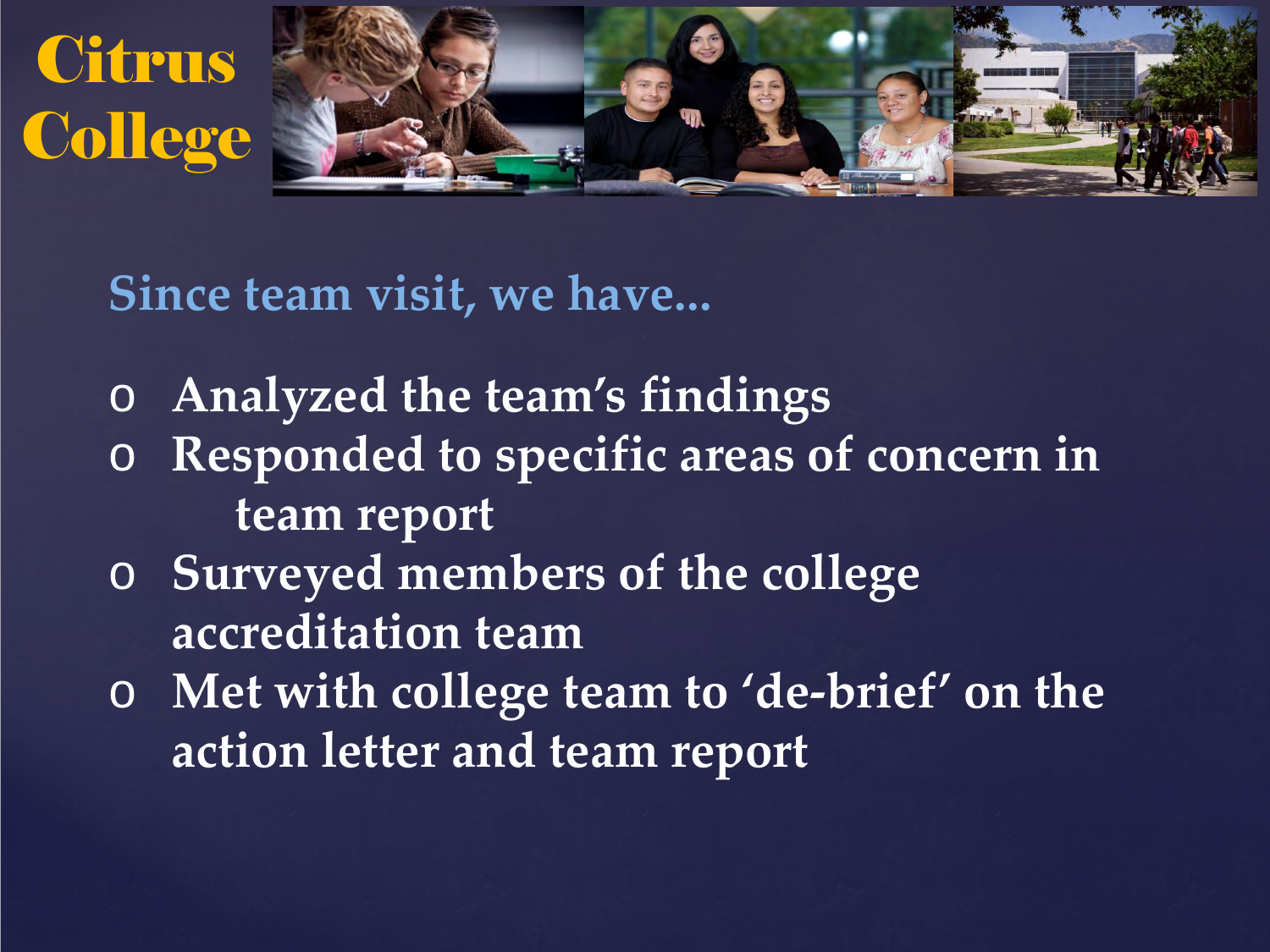



**Next, we will...**

**Evaluate our structure and approaches as we**

**1. Address recommendations and concerns 2. Address self-identified improvement plans 3. Comply with regular reports to the Commission such as**

**Annual reports**

**Substantive change requests**

**4. Index all planning, assessment, analysis to 2014 commission standards, criteria, and policies**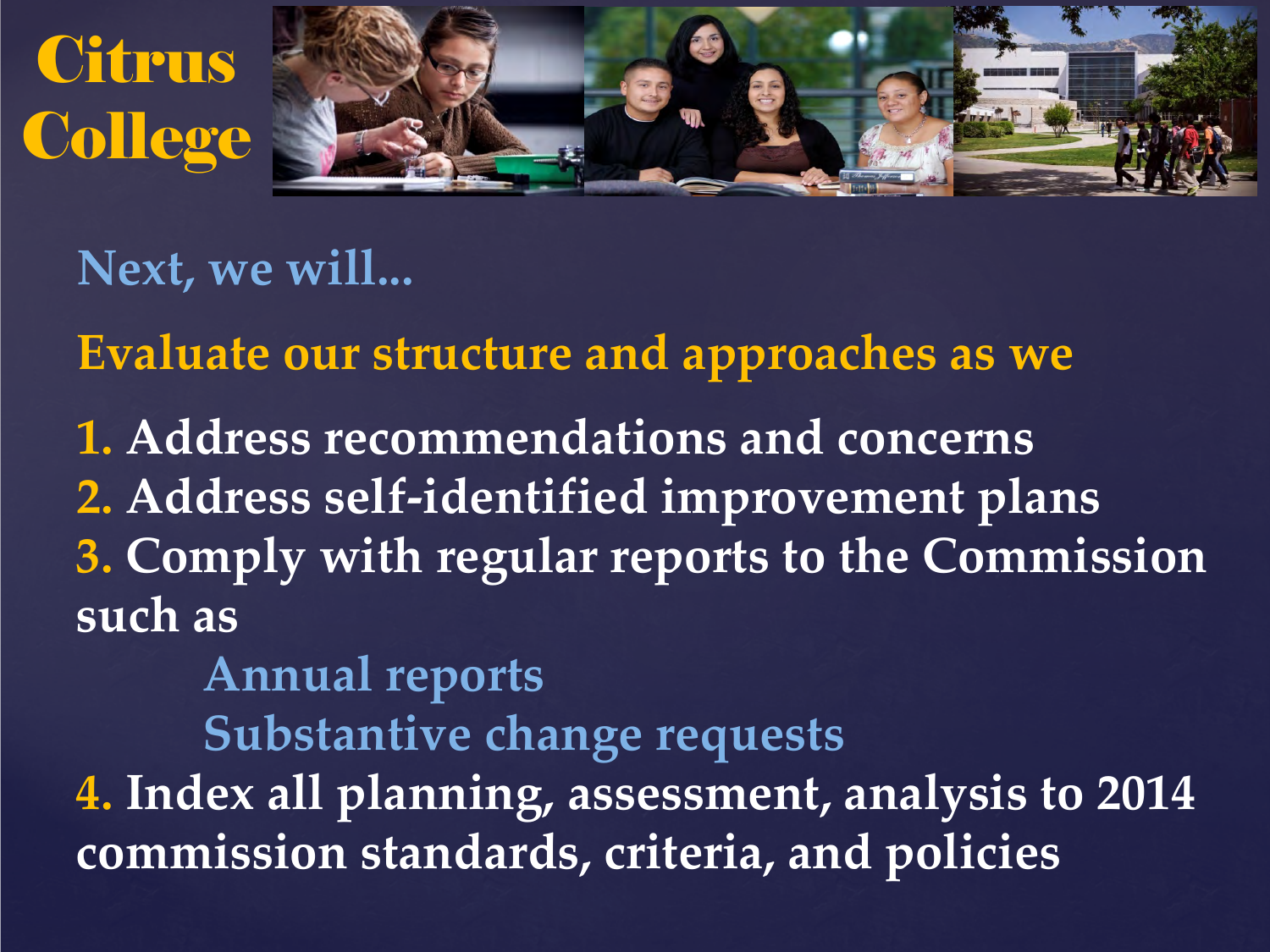



# **Self Evaluation Findings:**

# **Actionable Improvement Plans \* Six areas for enhanced excellence**

**\*Page 339 of Self Evaluation Report**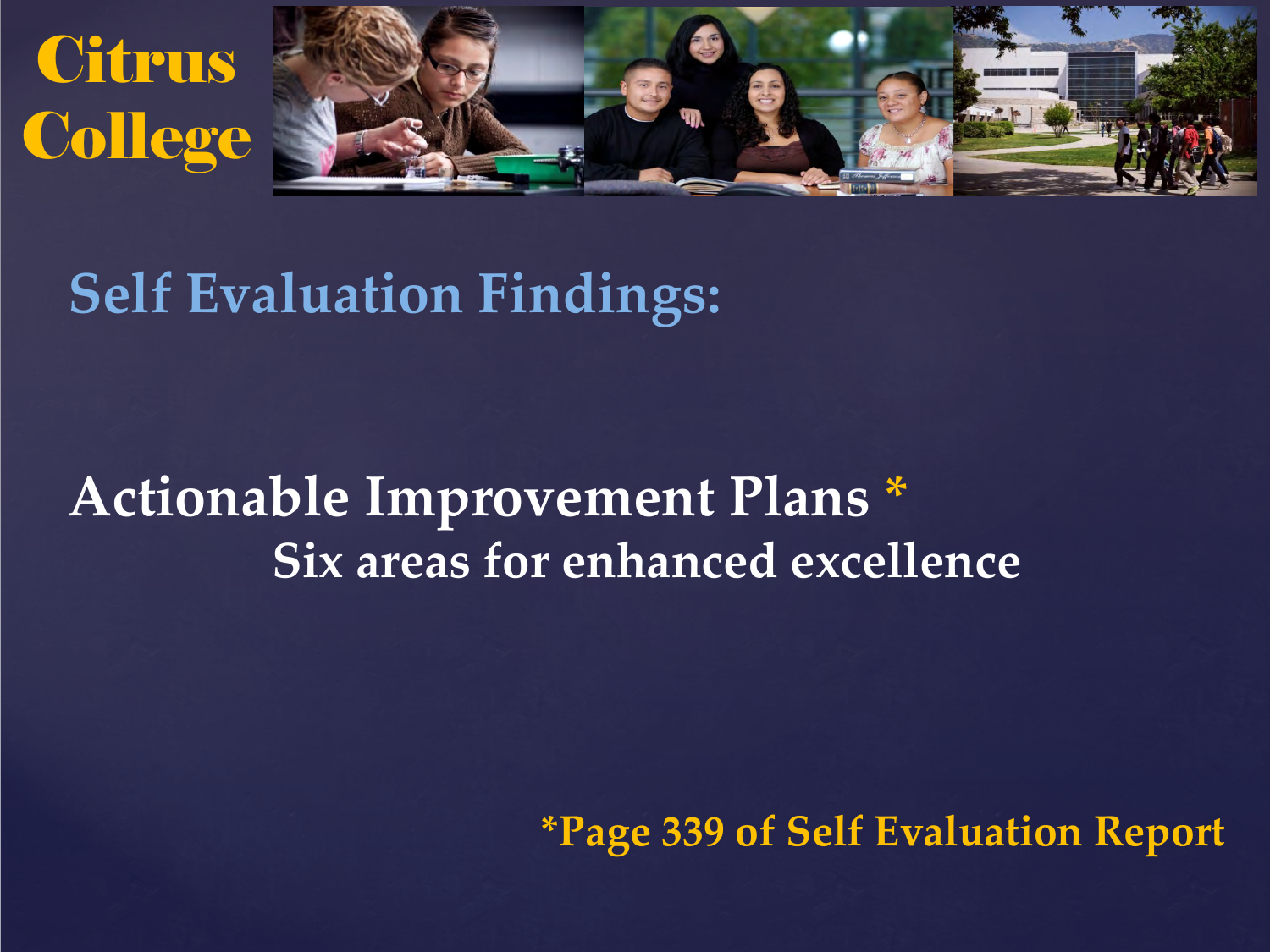



**Self Evaluation Findings: Actionable Improvement Plans** 

- **Continue training distance education faculty and monitor and respond to data on distance education, student success and retention. Continue to analyze data and assess the effect of faculty training. (II.A.1.)**
- **Enhance integration of data, student learning outcomes assessment, program review, planning, and resource allocation processes, with robust technology-supported resources. (II.A.1.c.; I.B.7, II.A.2.b, II.A.2.i, II.A.6, II.B.4, II.C.2, III.C.1.a.)**

**\* Self Evaluation Report**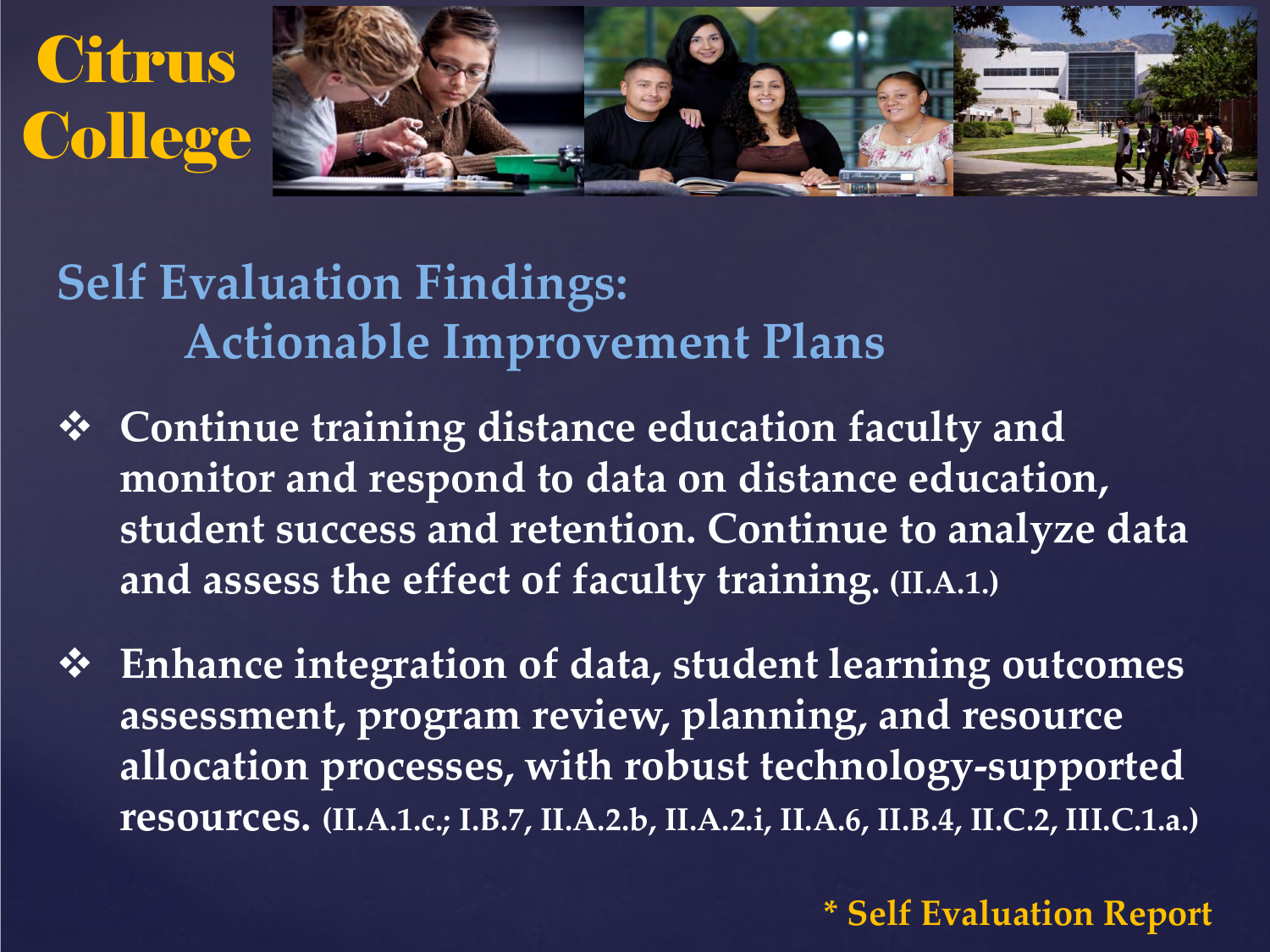



**Self Evaluation Findings: Actionable Improvement Plans** 

- **Complete student educational plans with all students, thus ensuring compliance with Student Success Support Programs mandates. (II.A.2.c.)**
- **Continue to identify and address the changing demand for library services. (II.C.1.c.)**

#### **\*Self Evaluation Report**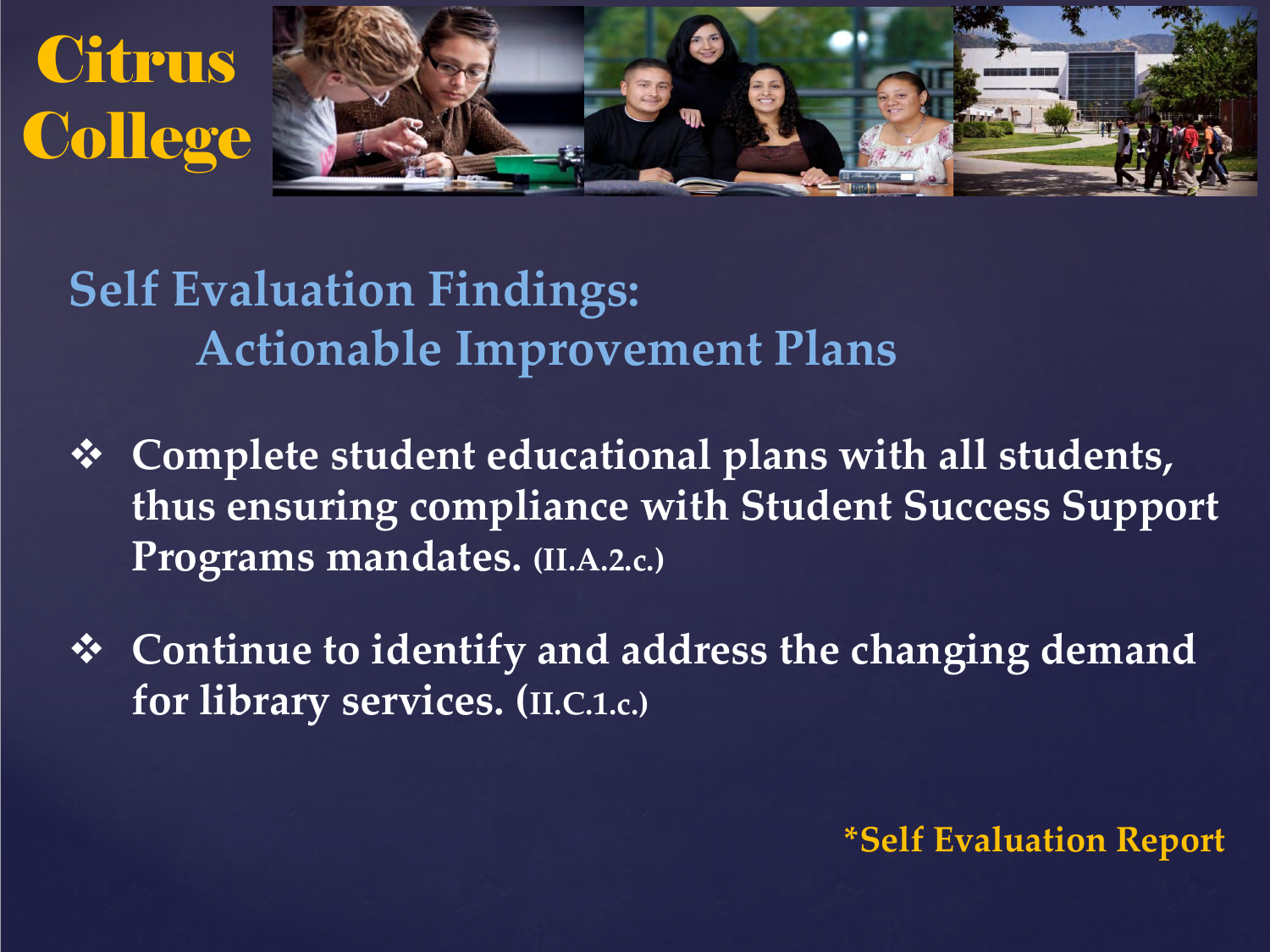



## **Self Evaluation Findings: Actionable Improvement Plans**

 **Make technology resources available in a timely manner to address critical training, manage personnel and financial resources, and procure, replace, sustain, and expand services. (III.C.1.c.)** 

 **Encourage and support engagement in college wide practices. Provide employees and students the continuing opportunity to engage in inclusive dialogue on matters of institutional importance and help craft the strategic objectives that will guide the College as it moves forward. (IV.A.1.; IV.A.3.) \*Self Evaluation Report**